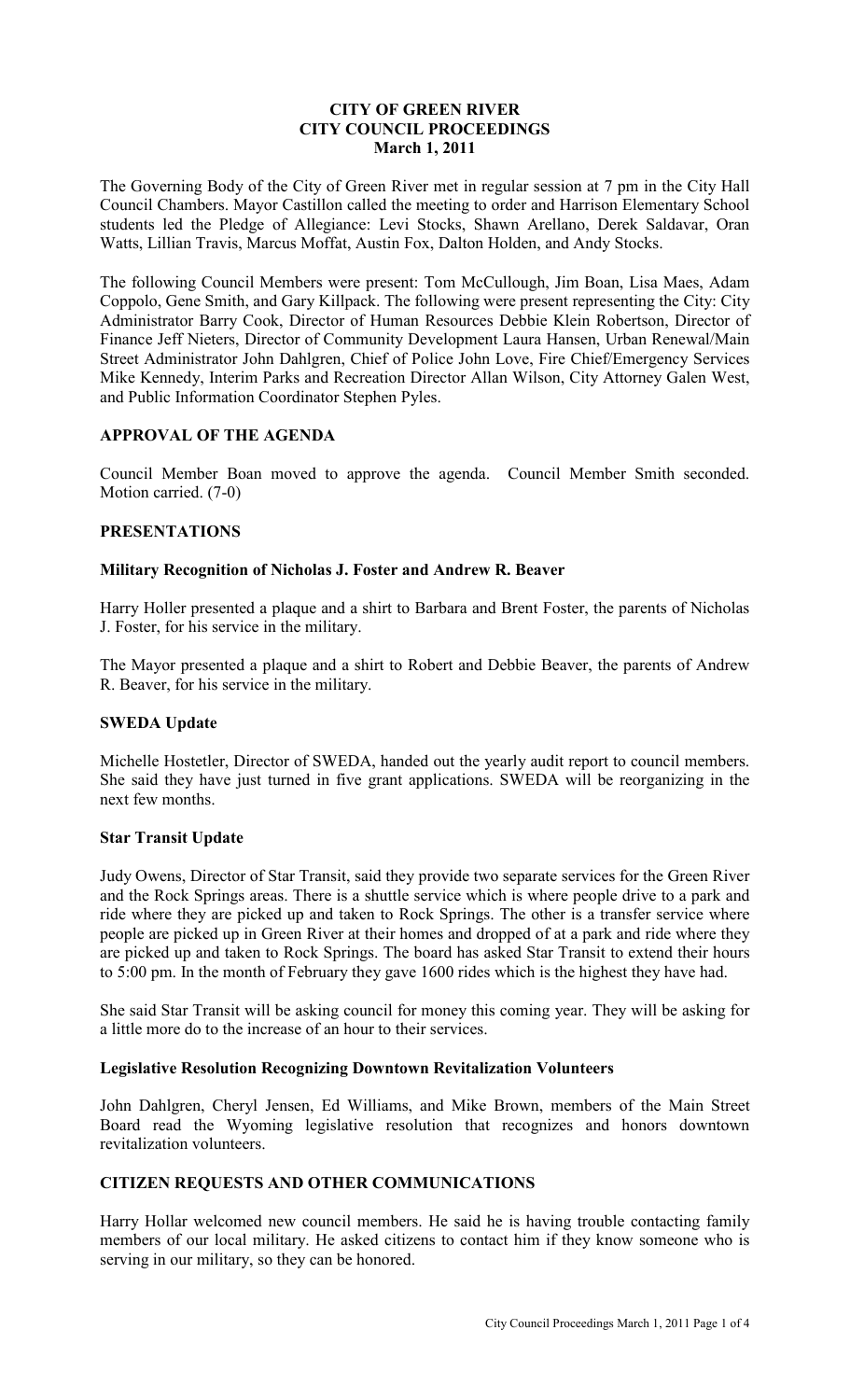Ms. Hostetler said all of her attempts to contact Mr. Pilcher have been unsuccessful. She is currently working with Gordon Cross, a developer from Salt Lake City, Utah. He is going to assist her in finding a company owned family restaurant to bring to the city.

#### **PUBLIC HEARINGS**

## **The issuance of a new Restaurant Liquor License for High Plains Pizza, Inc. doing business as Pizza Hut 220 Uinta Drive.**

Mayor Castillon opened the hearing at 7:30 pm

Galen West, City Attorney, said Pizza Hut is moving to a new location in a few months and they hold a restaurant liquor license. They have to apply for a new license for the new location. In the meantime, they need to renew their current liquor license for the old location to use until they move where they will surrender the old location's license and use the new locations license.

There were no other comments or concerns presented. The Mayor closed the hearing at 7:32 pm

# **RESOLUTIONS**

## **Amendment to Salary Resolution**

# **R11-08: Consideration of a resolution to amend Resolution R10-54 for salaries and wages for fiscal year end 2011 to add the Public Affairs Specialist position and grade designation.**

Council Member McCullough moved to approve the attached resolution amending the Salary Resolution, which will add the position of Public Affairs Specialist and provide a grade designation. Council Member Killpack seconded.

Council Member Boan asked when this action will take effect.

Mr. Cook said immediately.

Motion carried. (7-0)

## **Amendment to the Classification Plan**

## **R11-09: Consideration of a resolution to amend the Classification Plan for the Public Affairs Specialist and to modify job descriptions for the Fleet Maintenance Supervisor and Fleet Technician I, II, and III.**

Council Member Coppolo moved to approve the attached resolution amending the Classification Plan, which will add the job description of Public Affairs Specialist and modify the job descriptions of the Fleet Maintenance Supervisor and the Fleet Technician I, II, III. Council Member McCullough seconded. Motion carried. (7-0)

## **COUNCIL ACTION ITEMS**

## **Renewal of Liquor Licenses**

Council Member Killpack moved to approve the renewal of the liquor licenses as presented for the period from April 1, 2011 through March 31, 2012. Council Member Boan seconded. Motion carried. (7-0)

## **CONSENT AGENDA**

Council Member Smith moved to approve the following consent agenda items. Council Member Boan seconded. Motion carried. (7-0)

- Approval of the memorandum of understanding between the City of Green River and the Keith Young Memorial Run Planning Committee.
- Minutes for February 8, 2011, and February 15, 2011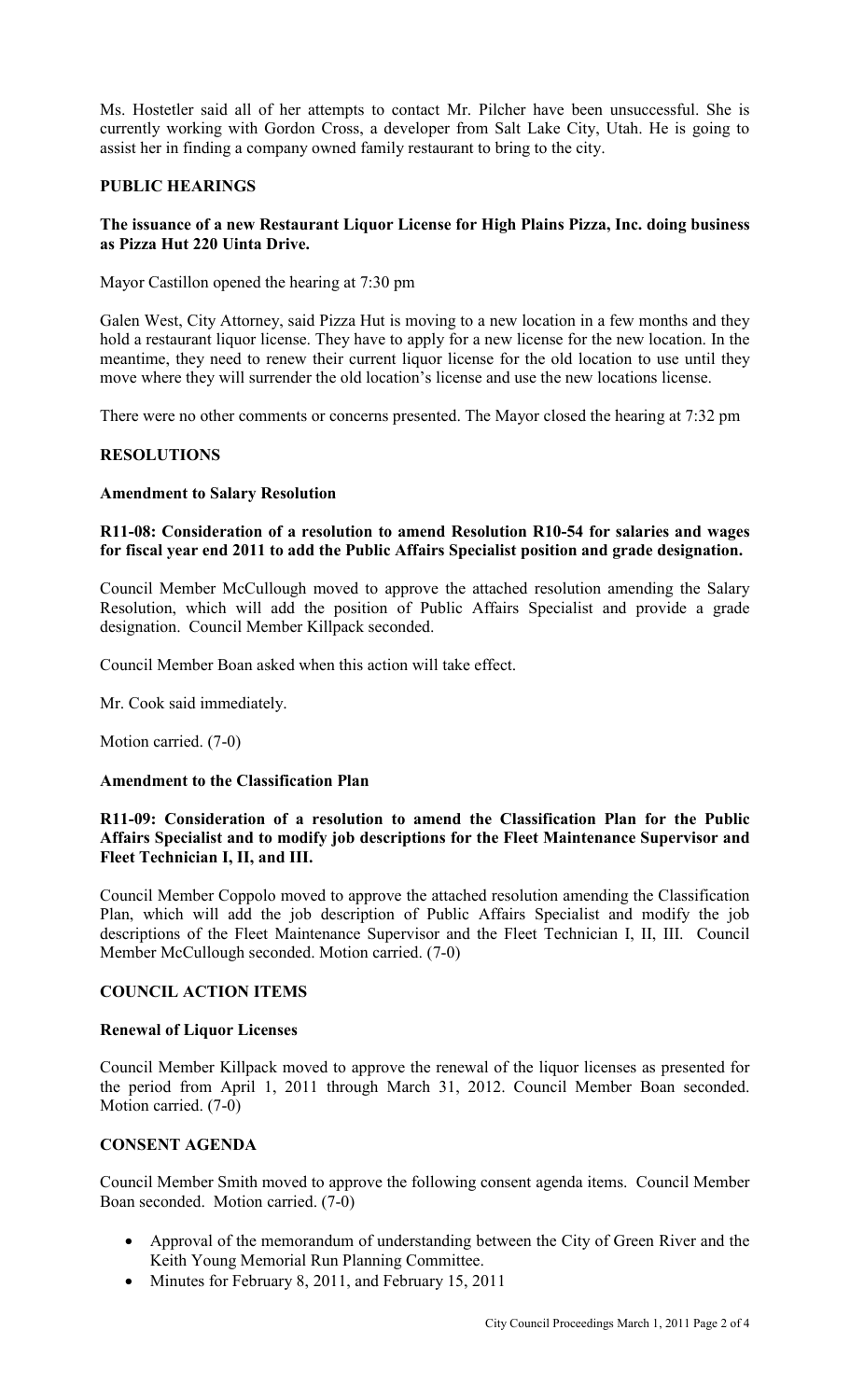• Financial Reports and Payment of Bills: Prepaid Invoices =  $$49,167.65$  Outstanding Invoices =  $$75,437.70$ Pre-authorization Payments =  $$755,000.00$  Payroll Expenditures =  $$386,943.21$ 

# **CITY ADMINISTRATOR'S REPORT**

Mr. Cook said council will be receiving a modified agreement with Inberg-Miller for the service road. He passed out information to council on the state statutes contract for public improvements. He said he would like to discuss the benefit of the new software program at the workshop next week. The draft budget for 2011 is moving forward. There will be a meeting on Thursday, March 3, 2011, at 1:30 pm, at the Courthouse, in Green River, to discuss the CDC Building.

Mr. Cook mentioned additional items that will be on the agenda for the workshop.

He said three Police Officers, Hemphill, Sturlaugson, and Angelsey received accommodations for the way they conducted themselves during a situation that occurred. He commended them on a job well done.

#### **CITY ATTORNEY'S REPORT**

Mr. West had nothing to report.

#### **MAYOR AND COUNCIL REPORTS**

Council Member Killpack had nothing to report.

Council Member Boan said the Mayor sent a letter of interest to the Union Pacific Railroad saying the city is interested in the Depot building. He asked for council's approval to move forward with having staff go in and get a ball park figure on the size of the building. He believes that if the downtown area is going to be revitalized all the businesses in the city should be included.

Council Member Maes said she would like to see some prices on the ice rink. This could be something that could bring people to the downtown area no matter what time of year it is. She asked Mr. Wilson to look into the cost. She asked if council could see the preliminary drawings for the Tomahawk.

Mr. Cook said he will ask for them.

Council Member Coppolo had nothing to report.

Council Member McCullough said he supports the ideas of Council Members Boan and Maes. He updated council on the Joint Telecom Board. The current chair person has served on the board since 2001. The elected officials are only supposed to serve two consecutive sessions. He asked council for their support in asking to have someone else chair the board. He was concerned that no meeting minutes were being passed out to the cities and county.

All the council members agreed that someone else should have an opportunity to serve on the board.

Council Member Killpack asked if the county had anything to do with the Joint Telecom Board.

Council Member McCullough said no.

Council Member Smith said the Family Justice Center is rolling along. They are looking at potential facilities to house them. The Family Justice Center will be coming to the city for support at a later date.

He thanked all the departments for their cost savings reports. He congratulated the Main Street Department and the volunteers for being recognized by the state legislators. He said he was pleased with the Police Department for their continued good work. He said the Bike Park is a huge tourist attraction for Green River.